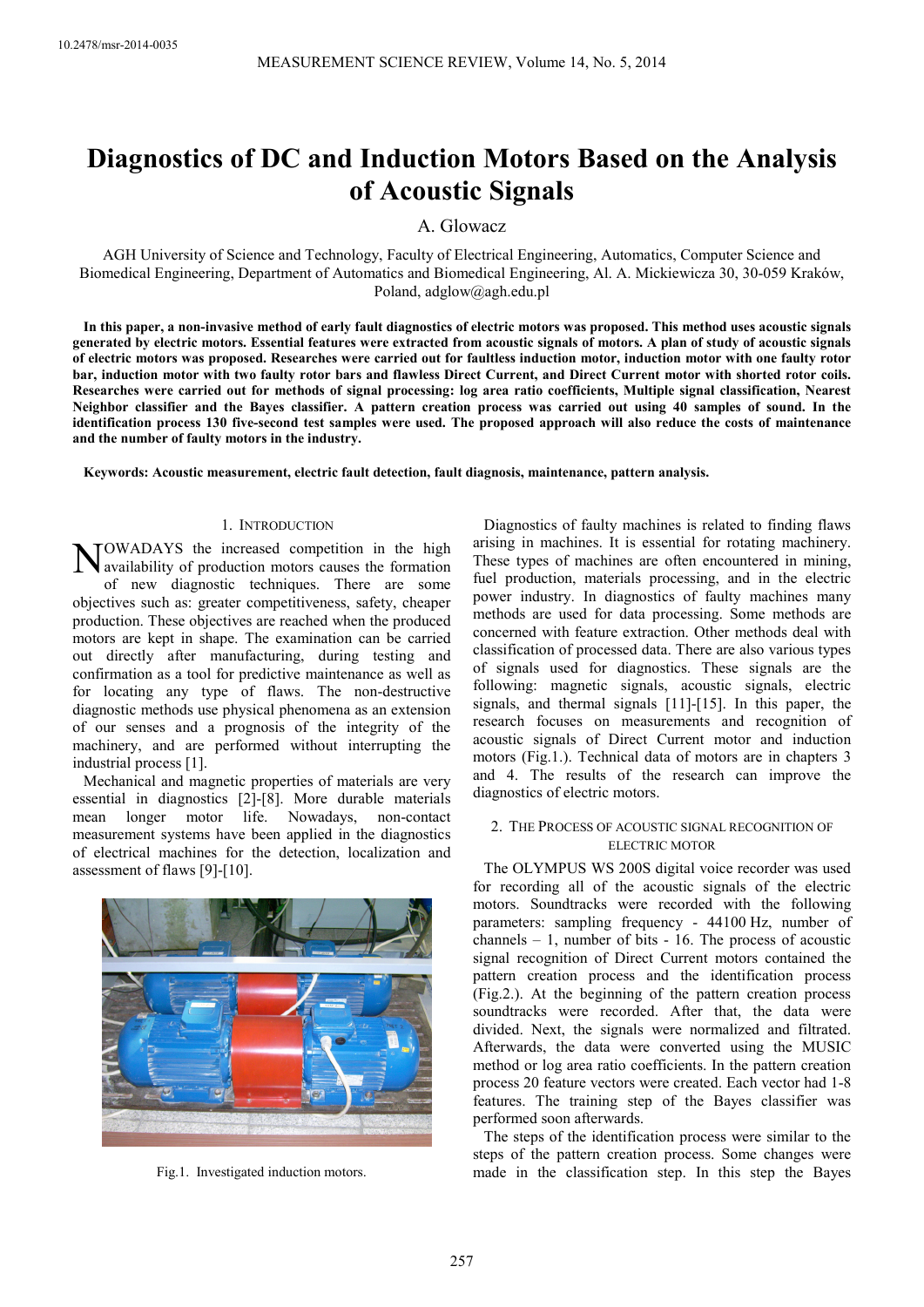classifier computes the posterior probability of sample belonging to each class. After that the method classifies the test sample according to the higher posterior probability [16]. Acoustic signal recognition has also a second classifier – Nearest Neighbor classifier. This classifier compares feature vectors with each other.



Fig.2. The process of acoustic signal recognition of a Direct Current motor with the use of MUSIC method and the Bayes Classifier.

## *2.1. Multiple Signal Classification.*

The MUltiple SIgnal Classification (MUSIC) method estimates the pseudospectrum of a signal. It uses Schmidt's eigenspace method. This method performs eigenspace analysis of the signal's correlation matrix [16]. The MUSIC pseudospectrum estimate is defined as follows:

$$
P_{\text{music}}(f) = \frac{1}{\sum_{i=l+1}^{N} |\mathbf{v}_{i}^{H}\mathbf{e}(\mathbf{f})|^{2}}
$$
(1)

where  $\mathbf{v}_i$  is the eigenvector with *i* index, *N* is the dimension of the eigenvectors,  $l$  is an integer. The eigenvectors  $v_i$  are used in the sum. Complex exponentials are included in the vector **e(f)**. The inner product is expressed by formula (2):

$$
\mathbf{v_i}^H \mathbf{e(f)} \tag{2}
$$

It amounts to a Fourier transform. This is used in order to compute a pseudospectrum estimate. The FFT is computed for each **v**<sub>i</sub>. Next the squared magnitudes are summed. Pseudospectrum estimate is used in the classification step (Fig.3.).



Fig.3. Comparison of pseudospectra estimates of acoustic signals of Direct Current motor after filtration 223-235 Hz.

#### *2.2. Linear Predictive Coding.*

Linear Predictive Coding (LPC) is an approximation of speech production. LPC can be used to analyze the acoustic signals of electrical machines. In this model the throat and mouth form a tube. This coding assumes that an acoustic signal is generated by the tube. The acoustic signal can be also characterized by the frequency and intensity [16], [17]. LPC calculates a set of coefficients. Next, these coefficients form feature vectors. These vectors are used by Nearest Neighbor classifier in the classification step. The coefficients can be used to model the shaping filter. The model of this filter is defined as:

$$
H(z) = \frac{1}{1 - \sum_{k=1}^{p} a_k z^{-k}}
$$
 (3)

where  $a_k$  is the prediction coefficient,  $p$  is the order of the filter.

#### *2.3. Reflection coefficients.*

The reflection coefficients are obtained from the linear prediction coefficients. To obtain these coefficients the acoustic signal recognition system uses the LPC to RC block. This block is based on backward Levinson recursion. The block calculates the N-th reflection coefficient value using the formula  $rc_N$ =  $-a_{NN}$  for N-th order LPC vector **LN**=[1,  $a_{N1}$ ,  $a_{N2}$ ,...,  $a_{NN}$ ]. After that it finds the lower order LPC vectors, **LN-1**, **LN-2**,…, **L1** [16], [17]. Next the reflection coefficients are obtained  $[rc_1, rc_2, ., rc_N]$ .

#### *2.4. Log Area Ratio Coefficients.*

The log area ratio coefficients (LAR) are obtained from the reflection coefficients. The LAR model can also characterize the vocal tract of an acoustic signal of machine.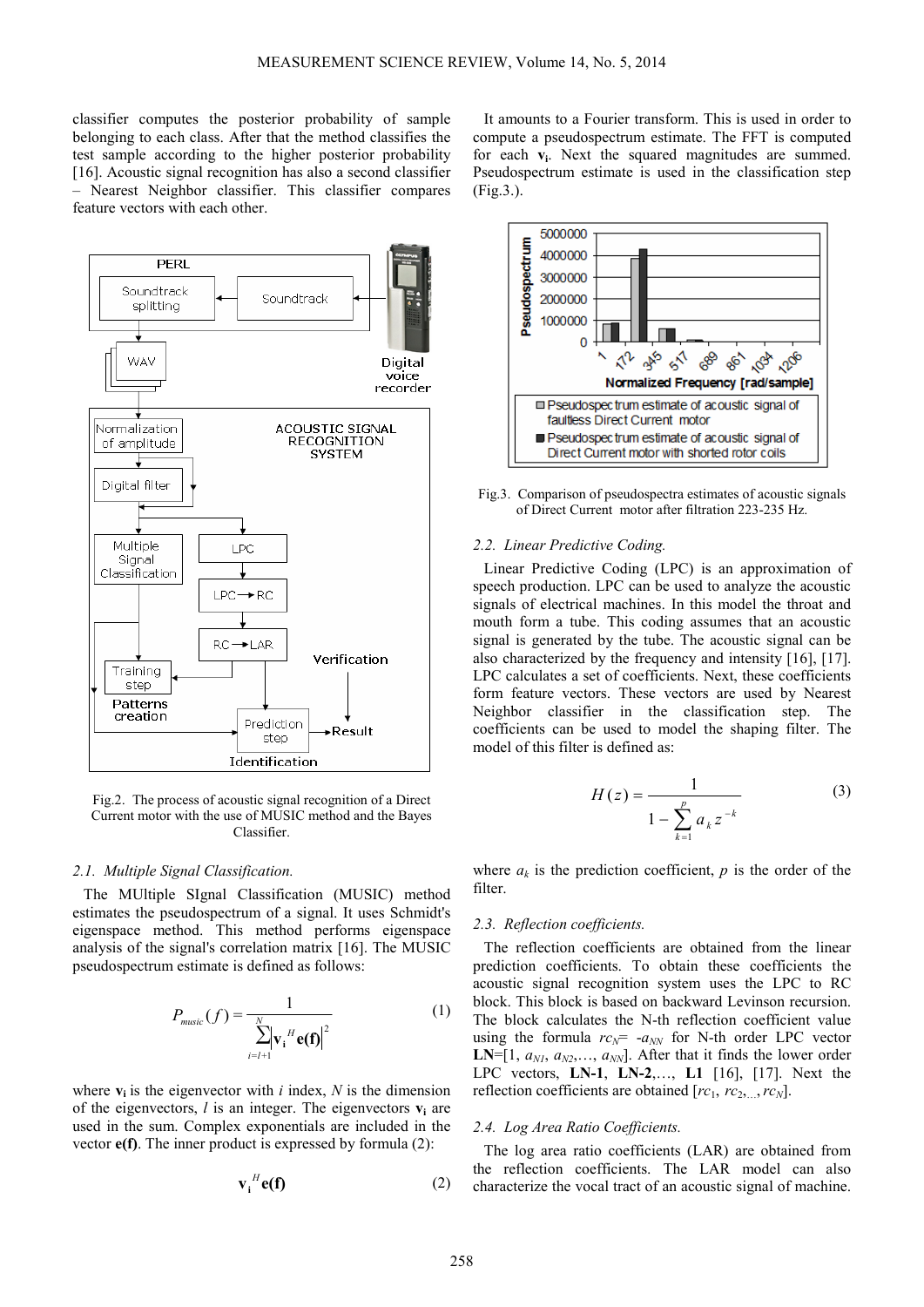In LAR analysis, the vocal tract of acoustic signal is modeled as a non-uniform acoustic tube. This tract is comprised of cascading *p* tubes. Each tube has different cross-section areas with the same lengths. The glottis is connected to the first tube. The last tube is connected to the  $lips$  (Fig.4.).

**Vocal Tract** 

Glottis  $A<sub>4</sub>$  $A<sub>2</sub>$  $A_3$ A<sub>6</sub> Lips Α, А5

Fig.4. The acoustic tubes of sound production model.

In this approach, the length of each tube depends on the time difference between two sound samples. The log area ratio coefficients are calculated from the cross-section areas of the tubes. The number of LAR coefficients depends on the number of tubes. It is equal to the number of tubes minus 1. The following formula is used to calculate reflection coefficients:

$$
rc_{i} = \frac{A_{i} - A_{i+1}}{A_{i} + A_{i+1}}
$$
 (4)

The RC to LAR block converts the reflection coefficients to the LAR coefficients [16], [18]. The relationship between the LAR coefficients and the RC is:

$$
\log(g_i) = \log(\frac{1 - rc_i}{1 + rc_i})\tag{5}
$$

Absolute values of the log area ratio coefficients are used in the next calculations (Fig.5.).



Fig.5. Absolute values of log area ratio coefficients of acoustic signals of induction motor (5 coefficients).

#### *2.5. The Bayes classifier.*

Many classification and feature extraction methods were developed in literature [19]-[40]. In this approach, the Bayes classifier is used. This classifier uses the Bayes theorem:

$$
p(c_j | d) = \frac{p(d | c_j) p(c_j)}{p(d)} \tag{6}
$$

where  $p(c_j | d)$  - probability of instance *d* being in class  $c_j$ (Posterior probability); *p*(*d* | c*j*) - probability of generating instance *d* given class  $c_j$ ;  $p(c_j)$ - probability of occurrence of class  $c_j$ ;  $p(d)$  - probability of instance *d* occurring.

A strong point of this classifier is that it uses a few training samples to estimate the parameters. The method has two steps of classification:

-Training step: the method estimates the parameters of a probability distribution. It uses the training samples.

-Prediction step: Each sample from a test set is processed. The classifier computes the posterior probability of samples. After that the method classifies the test sample according to the higher posterior probability [16].

#### *2.6. Nearest Neighbor Classifier.*

Nearest Neighbor classifier uses training set and identification set. The method classifies feature vectors based on the nearest training samples. It contains two steps. The training step is following: store every training sample with its label. The prediction step for a test sample is performed as follows: compute its distance to every training sample, next, select the nearest training sample [16]-[18]. Proposed classifier uses test samples to identify the fault of electric motor.

A pattern is a vector of features  $\mathbf{s}=[s_1, s_2, \dots, s_n]$ . Classes of the patterns are defined as  $c_1, c_2, \ldots, c_J$ , where *J* denotes the index of the class. Training set has vectors  $s_1, s_2,..., s_j$ . Identification set has feature vectors **k1**, **k2**,…, **k<sup>j</sup>** . Manhattan distance is used to calculate this distance between vectors. For vectors **s** and **k** with the same length *n* it is expressed as follows:

$$
dist(\mathbf{k}, \mathbf{s}) = \sum_{i=1}^{n} (|k_i - s_i|)
$$
 (7)

where **k** and **s** are following feature vectors:  $k=[k_1, k_2, \ldots, k_n], \mathbf{s}=[s_1, s_2, \ldots, s_n].$ 

## 3. THE RESULTS OF ACOUSTIC SIGNAL RECOGNITION OF INDUCTION MOTOR

Researches were carried out for three induction motors with power  $P_N = 500$  W. Other parameters were the following:  $n_N = 1400$  rpm,  $U_N = 220/380$  V ( $\Delta/Y$ ),  $I_N$ =2.52/1.47 A ( $\Delta$ /Y), where  $n_N$  - rotor speed,  $U_n$  - nominal stator voltage,  $I_n$  - nominal stator current. Acoustic signals generated by motors were called as follows: acoustic signal of induction motor with two faulty rotor bars (Fig.6.), acoustic signal of induction motor with one faulty rotor bar, acoustic signal of faultless induction motor. Moreover, power supply was 220 V,  $n_N$  = 1400 rounds per minute.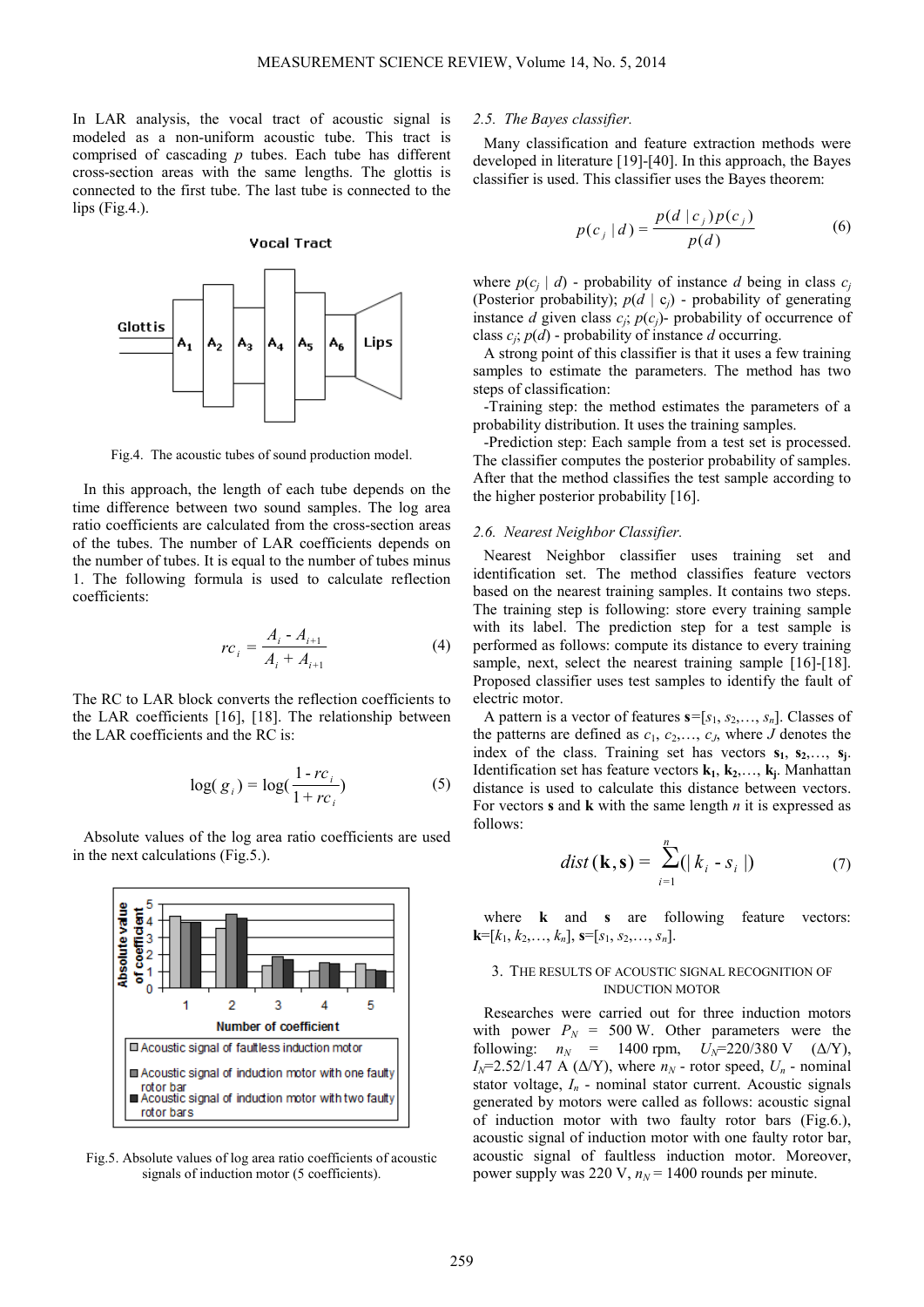The pattern creation process was conducted using 20 fivesecond training samples. In the identification process 60 five-second test samples were used. Acoustic signal recognition efficiency was defined:

$$
ASRE = \frac{NoCITS}{NoATS} 100\%
$$
 (8)

where: *ASRE* – acoustic signal recognition efficiency, *NoCITS* – number of correctly identified test samples, *NoATS* – number of all test samples.



Fig.6. Faulty ring of squirrel-cage of induction motor with two faulty rotor bars.

Fig.7. presents acoustic signal recognition efficiency depending on the number of LAR coefficients.



Fig.7. Efficiency of acoustic signal recognition of induction motor depending on number of LAR coefficients.

The best results were obtained for 3 and 5 LAR coefficients. Acoustic signal recognition efficiency was in the range 95-100 %. The results of acoustic signal recognition with proposed methods of processing were not as good as the results of current recognition showed in the literature [12] (*Efficiency of current recognition*=100 % for each state). The approach based on log area ratio coefficients and Nearest Neighbor classifier can be beneficial for other diagnostic methods of electrical machines.

## 4. THE RESULTS OF ACOUSTIC SIGNAL RECOGNITION OF DIRECT CURRENT MOTOR

The Direct Current motor had the following operation parameters:  $P_N = 13$  kW,  $U_N = 75$  V,  $I_N = 200$  A,  $U_N = 220$  $V, I_{fN} = 4$  A,  $n_N = 700$  rpm. Group of three loops of rotor coils was shorted with the help of resistance  $R_{bz} = 7.7$  m $\Omega$ . It was connected with DC machine as external resistance.

This resistance was used to avoid damage of rotor windings. Acoustic signals were analyzed for a flawless Direct Current motor and a Direct Current motor with shorted rotor coils (Fig.8.).



Fig.8. Scheme of rotor winding of Direct Current motor with shorted rotor coils.

Acoustic signals were recorded under laboratory conditions. 10 one-second training samples were used in the pattern creation process for each type of sound. 70 onesecond test samples were used in the identification process. Calculations were conducted for 1-8 features. Following ranges of normalized frequency were investigated: [1-1], [1- 172], [1-345], [1-517], [1-689], [1-861], [1-1034], [1-1206], [172-172] [rad/sample]. Window size was 256. Very good recognition results were obtained. Digital filter passed frequencies from 223 Hz to 235 Hz. The range of normalized frequency was [1-172] or [172-172]. The frequencies 223 Hz to 235 Hz concerned with the rotation of the rotor  $f_c = 4Xn_N$  Hz, where *X* was a multiple of the frequency,  $n_N = 700$  rpm. On the basis of literature of considered 4-pole Direct Current Motor [41], characteristic frequency of current spectrum of shorted rotor coils for mentioned parameters was 46.67 Hz (4(700/60)). Author investigated multiple frequencies of 46.67 Hz (93.33, 140 etc.). If *X* was equal 5, the frequency  $f_c = (4)(5)(700/60) =$ 233.33 Hz was contained in the frequency range [223 Hz, 235 Hz]. The frequency 223 Hz was chosen, because there was a possibility of decreasing of the rotor speed. Acoustic signal recognition efficiency of a flawless Direct Current motor was 100 %. Acoustic signal recognition efficiency of a Direct Current motor with shorted rotor coils was 71-80 % (Fig.9.).

Moreover, a second method based on acoustic signal recognition was carried out. This method used digital filter, which passed frequencies from 223 to 235 Hz, Multiple Signal Classification and the Nearest Mean classifier. The results of this classifier were better than the results of the Bayes classifier. Acoustic signal recognition efficiency of a flawless Direct Current motor was 97.05 %. Acoustic signal recognition efficiency of a Direct Current motor with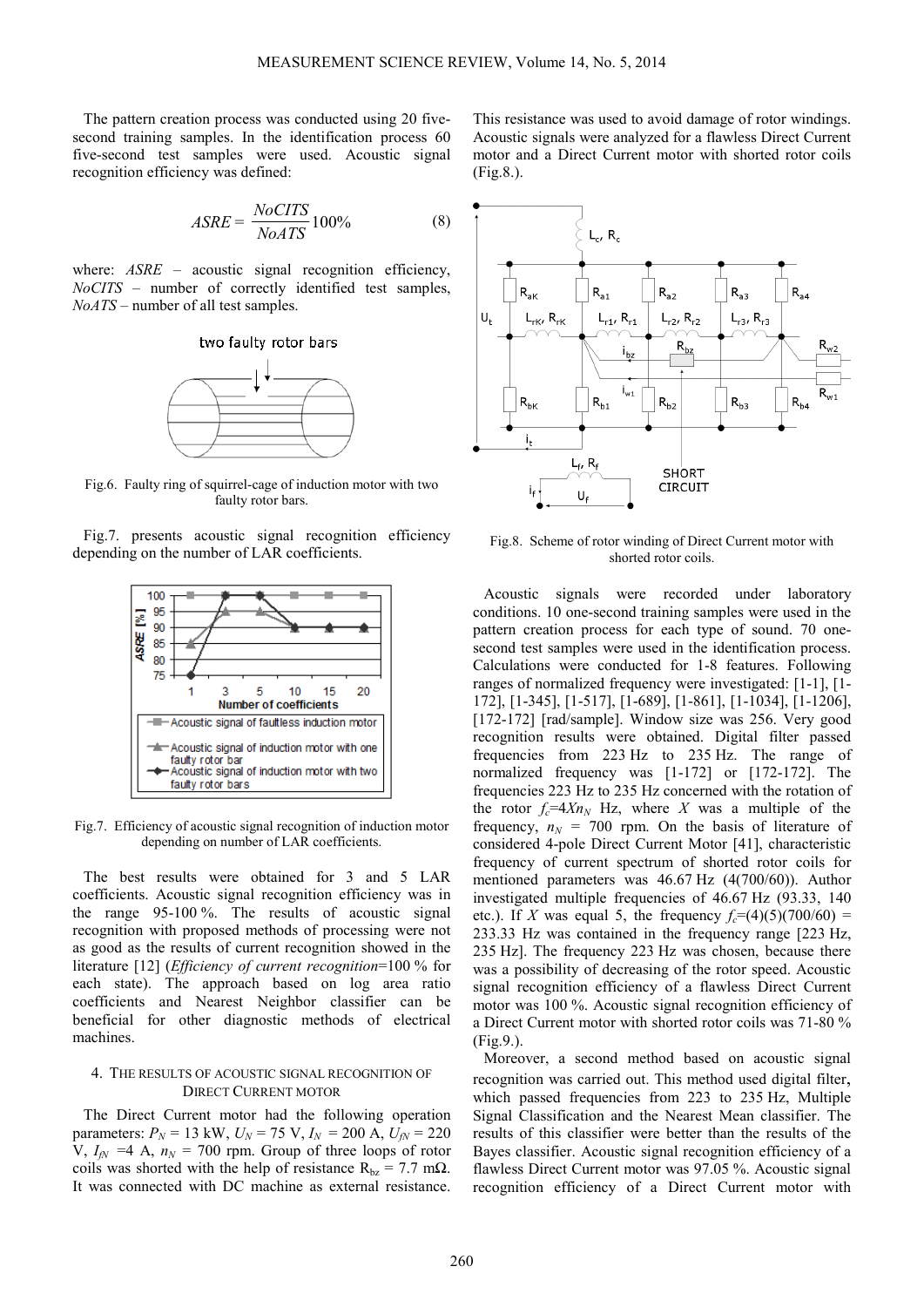shorted rotor coils was 97.0 5%. The approach based on the Bayes classifier can be competitive in relation to other diagnostic methods.



Fig.9. Acoustic signal recognition efficiency depending on the range of normalized frequency.

#### 5. DISCUSSION

The first problem for the presented method is the number and types of faults of the electric motor being considered. The results showed that three states of electric motor were recognized properly. The second problem is the number of motors under test. In this paper, DC motor and three induction motors were investigated. Access to industrial electric motors requires cooperation with industry and engineers. A construction scheme of industrial electric motors is also required. Preparations of faults are timeconsuming tasks. The motor load is also one parameter which affects recognition success.

Price is an advantage for the proposed method. Microphone and PC cost about \$400. All the system needs is a large database of patterns.

## 6. CONCLUSIONS

Electric motor technical condition assessment is a very complex process. Acoustic signals generated by Direct Current motor and induction motors require different signal processing methods to be effective in motor diagnostics. The system based on pattern recognition was proposed and applied to the diagnostics of electric motors. Diagnostic methods were used for detecting and locating flaws. The results of this acoustic signal recognition were sufficient enough. The Bayes classifier had a bit lower efficiency than the Nearest Mean classifier for the same training and test sets. The experimental results proved that the pattern recognition method was effective for condition monitoring of electric motors. Further studies on the use of diagnostics based on acoustic signals may lead to the development of easier and more effective methods of early fault diagnostics of electric motors.

#### ACKNOWLEDGMENTS

This work has been supported by AGH University of Science and Technology, grant nr 11.11.120.612.

## **REFERENCES**

- [1] Aastroem, T. (2004). One hundred and one NDT and machine diagnostic methods for the prevention of losses in critical machinery. In *16th WCNDT 2004 : World Conference on NDT.* CD-ROM Proceedings.
- [2] Gogola, D., Krafcik, A., Strbak, O., Frollo, I. (2013). Magnetic resonance imaging of surgical implants made from weak magnetic materials. *Measurement Science Review*, 13 (4), 165-168.
- [3] Frollo, I., Andris, P., Gogola, D., Pribil, J., Valkovic, L., Szomolanyi, P. (2012). Magnetic field variations near weak magnetic materials studied by magnetic resonance imaging techniques. *IEEE Transaction on Magnetics*, 48 (8), 2334-2339.
- [4] Su, C., Fu, Y.Q. (2014). Reliability assessment for wind turbines considering the influence of wind speed using bayesian network. *Eksploatacja i Niezawodnosc - Maintenance and Reliability*, 16 (1), 1-8.
- [5] Mamala, A., Sciezor, W. (2014). Evaluation of the effect of selected alloying elements on the mechanical and electrical aluminium properties. *Archives of Metallurgy and Materials*, 59 (1), 413-417.
- [6] Tokarski, T., Wzorek, L., Dybiec, H. (2012). Microstructure and plasticity of hot deformed 5083 aluminum alloy produced by rapid solidification and hot extrusion. *Archives of Metallurgy and Materials*, 57 (4), 1253-1259.
- [7] Smalcerz, A. (2013). Aspects of application of industrial robots in metallurgical processes. *Archives of Metallurgy and Materials*, 58 (1), 203-209.
- [8] Kulesza, G., Panek, P., Zieba, P. (2013). Silicon solar cells efficiency improvement by the wet chemical texturization in the HF/HNO3/diluent solution. *Archives of Metallurgy and Materials*, 58 (1), 291- 295.
- [9] Glowacz, A., Glowacz, A., Glowacz, Z. (2014). Recognition of monochrome thermal images of synchronous motor with the application of quadtree decomposition and backpropagation neural network. *Eksploatacja i Niezawodnosc - Maintenance and Reliability*, 16 (1), 92-96.
- [10] Glowacz, A., Glowacz, A., Korohoda, P. (2014). Recognition of monochrome thermal images of synchronous motor with the application of binarization and nearest mean classifier. *Archives of Metallurgy and Materials*, 59 (1), 31-34.
- [11] Glowacz, A. (2014). Diagnostics of synchronous motor based on analysis of acoustic signals with the use of line spectral frequencies and K-nearest neighbor classifier. *Archives of Acoustics*, 39 (2), 189- 194.
- [12] Glowacz, W. (2013). Diagnostics of induction motor based on spectral analysis of stator current with application of backpropagation neural network. *Archives of Metallurgy and Materials*, 58 (2), 559- 562.
- [13] Glowacz, Z., Kozik, J. (2013). Detection of synchronous motor inter-turn faults based on spectral analysis of park's vector. *Archives of Metallurgy and Materials*, 58 (1), 19-23.
- [14] Zuber, N., Bajric, R., Sostakov, R. (2014). Gearbox